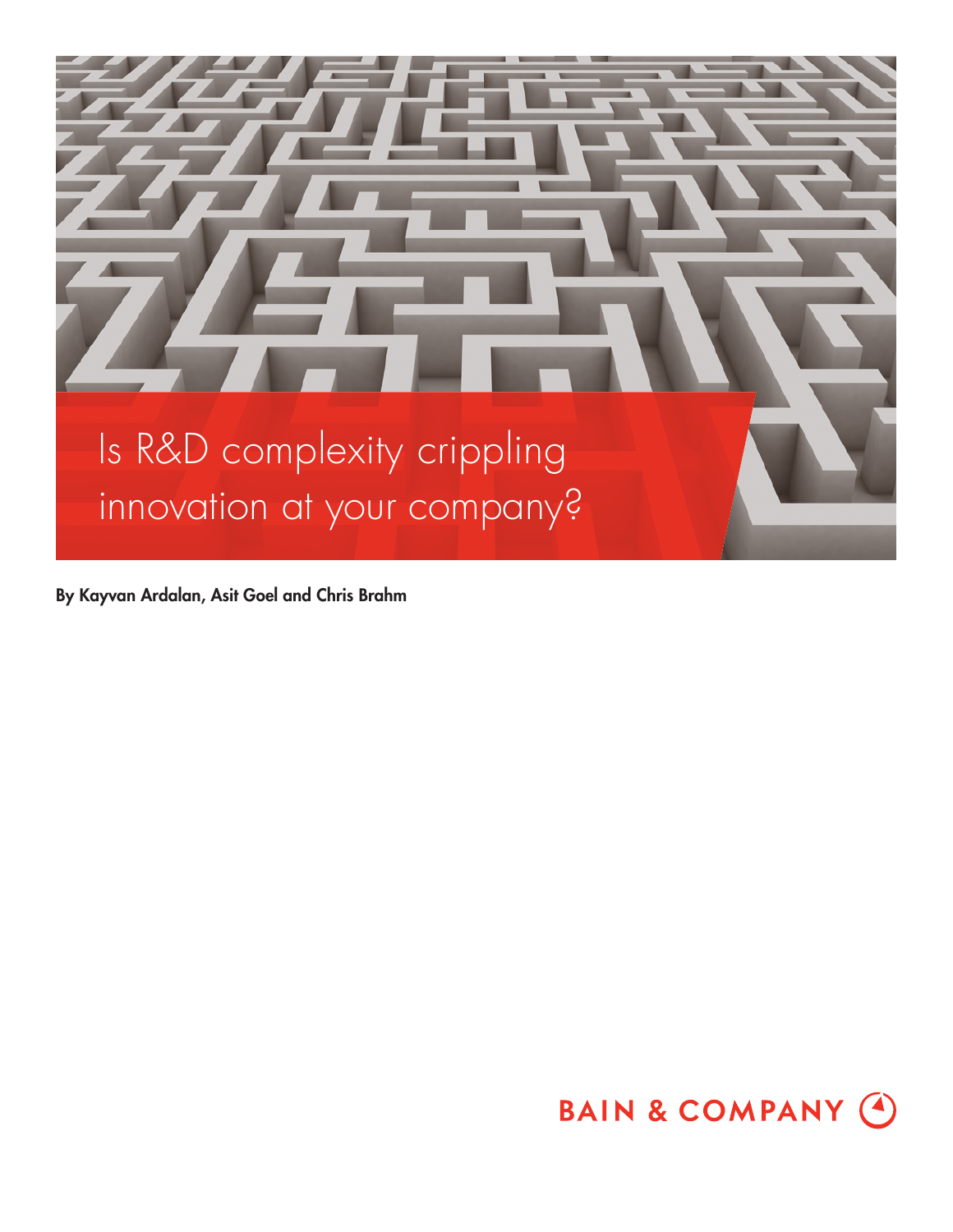**Kayvan Ardalan is a partner with Bain & Company in Los Angeles, where he**  is a leader in the firm's global R&D/Product Development practice. Asit Goel **is a Bain partner in Palo Alto and the leader of the firm's North American R&D/Product Development practice. Chris Brahm is a partner in Bain's San**  Francisco office; he leads the firm's Technology practice in North America.

**The authors would like to acknowledge the contributions of Michael C. Mankins, a partner with Bain & Company in San Francisco, and Patrick O'Hagan, a Bain partner in Boston.**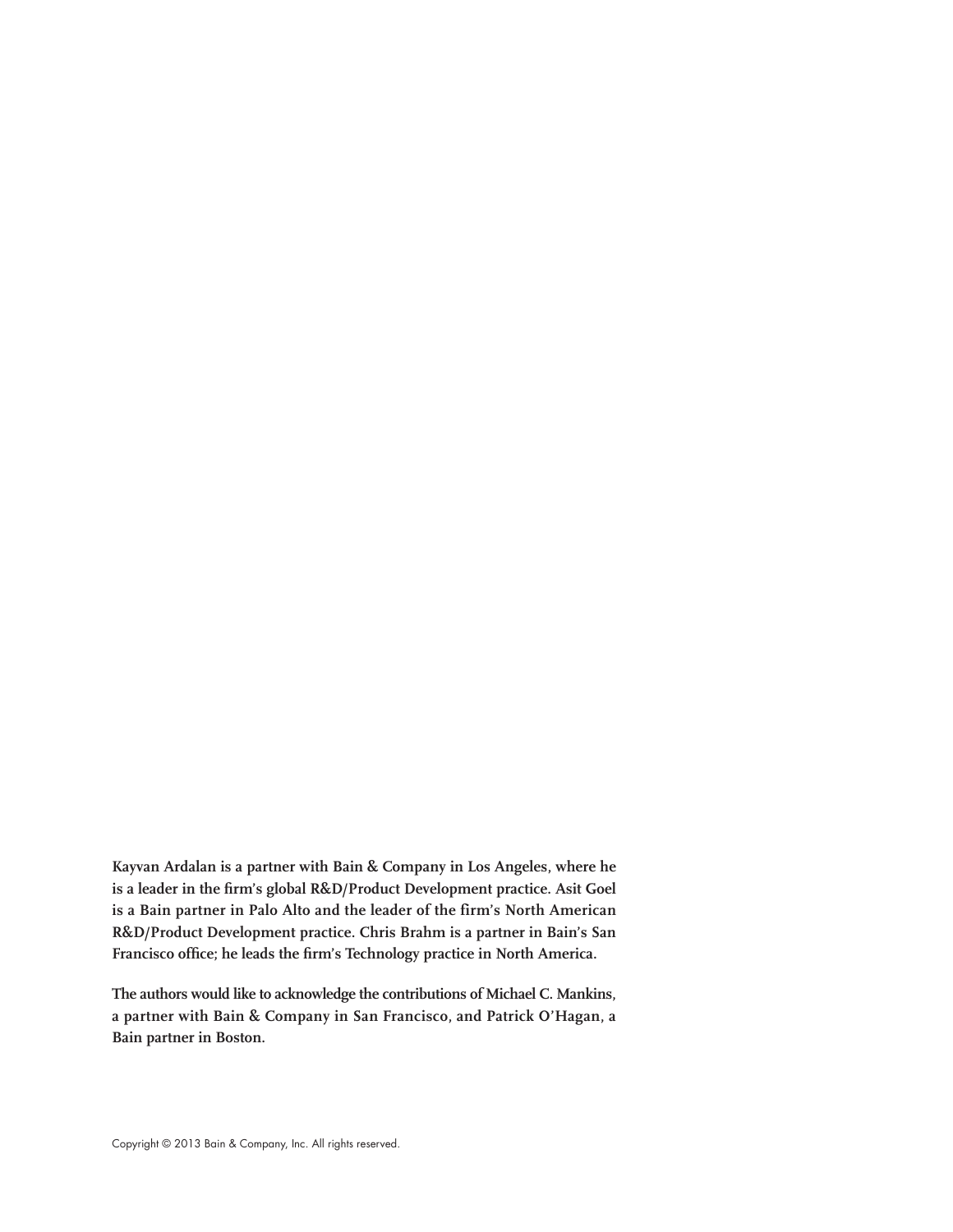Innovation is a top priority for most companies. But few leaders believe their companies are effective at innovating (see Figure  $\ell$ ). So, why the disconnect? In our experience, the root cause is most often complexity in the R&D organization itself—in the portfolio of projects it manages, the structure of the organization or the development processes it employs to drive innovation. Too much complexity in the R&D organization can cripple a company's ability to innovate and grow profitably.

Executives who manage R&D don't intentionally set out to hobble their R&D groups with underperforming product lines, convoluted structures or complicated development processes. Over time, as the organization grows through acquisitions, as pressure mounts to increase revenues or as managers strive for greater autonomy, complexity creeps in.

Highly innovative organizations manage these pressures very differently. They focus their investment on doing fewer things better and on delivering sustainable results through a repeatable R&D execution model. Some organizations start out with a clear focus and successfully maintain that discipline. Others find ways to simplify their R&D organizations and restore investment discipline. By developing clear, concise and Repeatable Models®, these companies manage their R&D organizations in ways that achieve the best possible returns on every dollar they invest in R&D.

### **Manage complexity where you find it**

R&D complexity typically manifests itself in three areas: the project portfolio, the structure of the R&D organization and the development processes employed to manage innovation. When complexity rises in any one of these areas, it more often than not spreads to the other two.

Figure 1: Executives know innovation is important, but they don't believe their organizations do it effectively



Source: Bain innovation diagnostic survey March 2012 (n=437)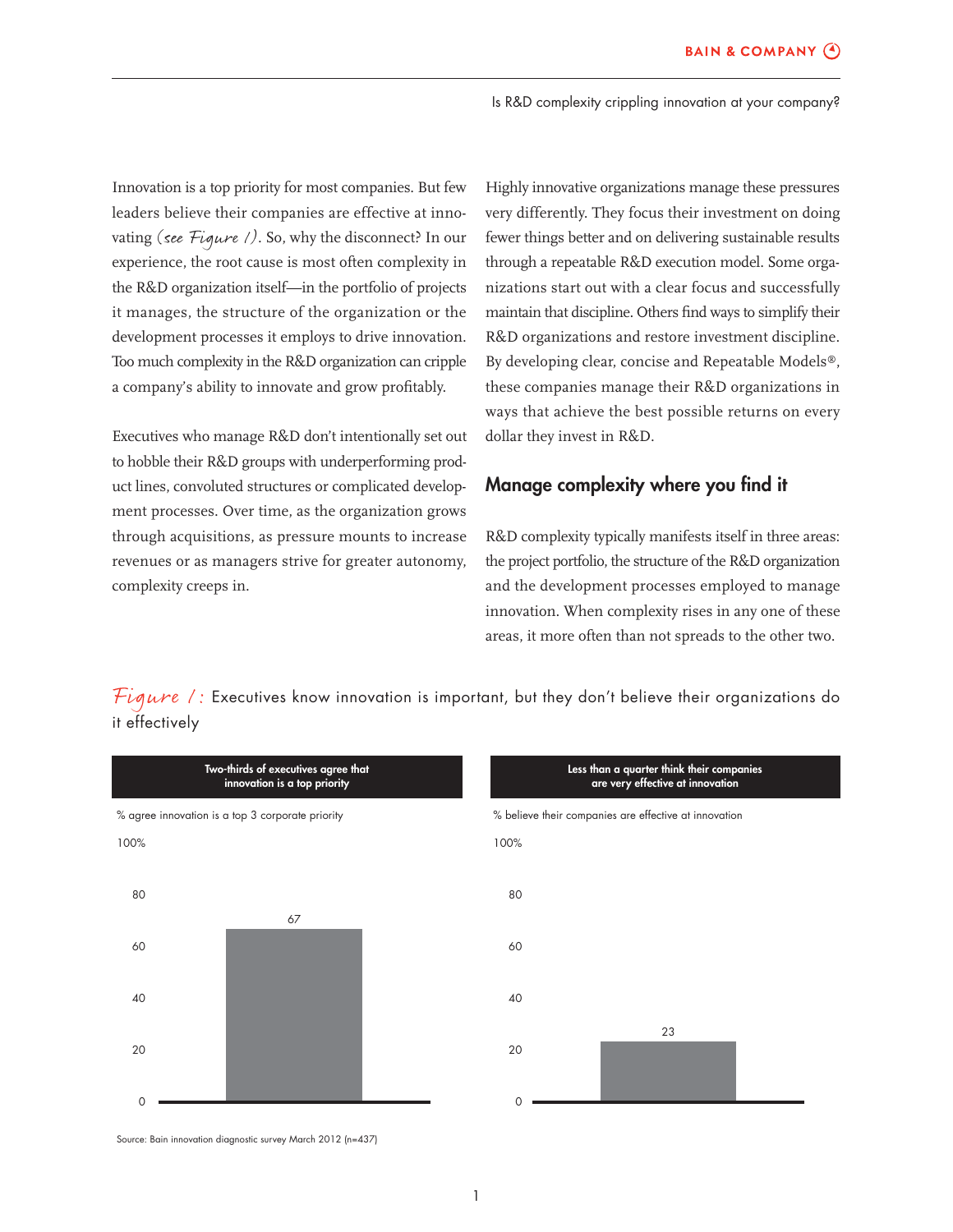**Portfolio complexity hinders top-line growth.** Companies that have too many projects in their R&D portfolio inevitably spread their investment too thin across too many opportunities. Symptoms of this type of problem include:

- Investing too little in all projects rather than culling the portfolio and investing more significantly in high-potential ones
- Not having a rigorous screening mechanism to kill bad bets early
- Failing to consider customer input in new product specifications
- Too much emphasis on near-term priorities suffocating longer-term investment needs

**Organizational complexity suffocates innovation and drives away critical talent.** When an organization has grown too complex, decisions take too long to make, hindering progress on innovation. Indicators of this kind of problem include:

- Too many R&D sites, with teams fragmented across them
- An inflated middle-management layer, with too many supervisors and not enough "doers"
- Incentives that are poorly aligned and so do not drive results
- Top talent getting frustrated and leaving

**Development-process complexity leads to missed market windows.** Companies that spend too much on their process overhead or managing their historical portfolio often miss windows of opportunity in the marketplace. Signs that this is happening are:

- Too much process overhead
- Too many different types of tools and methodologies across locations, often a result of acquisitions
- Processes that are optimized for past products rather than future opportunities

### **Transforming the R&D organization**

Companies can reduce R&D complexity by transforming their approach to innovation. This transformation aligns the product roadmap with the company's strategic objectives, simplifies the R&D organization itself, and restores discipline to development processes and R&D infrastructure (see Figure 2). In our experience, three elements are most critical to success.

**Align the innovation roadmap with strategic impera**tives to create focus. An R&D organization fighting too many battles at once will struggle to innovate. Simplifying the roadmap restarts a virtuous cycle of focus and successful delivery—building momentum and restoring confidence in the R&D team.

Take the case of Biogen Idec. While the company has long maintained a disciplined approach to R&D, its efforts over the past four years demonstrate a renewed commitment to focusing on the work that matters most. After George Scangos became CEO in 2010, he streamlined the company's approach to R&D, cutting programs in oncology and cardiology while focusing on core areas such as neurology. Scangos also brought two of the company's campuses together in Cambridge, Massachusetts, so that its R&D site was no longer isolated from the rest of the company. The efforts to reduce complexity in R&D were part of a comprehensive effort that has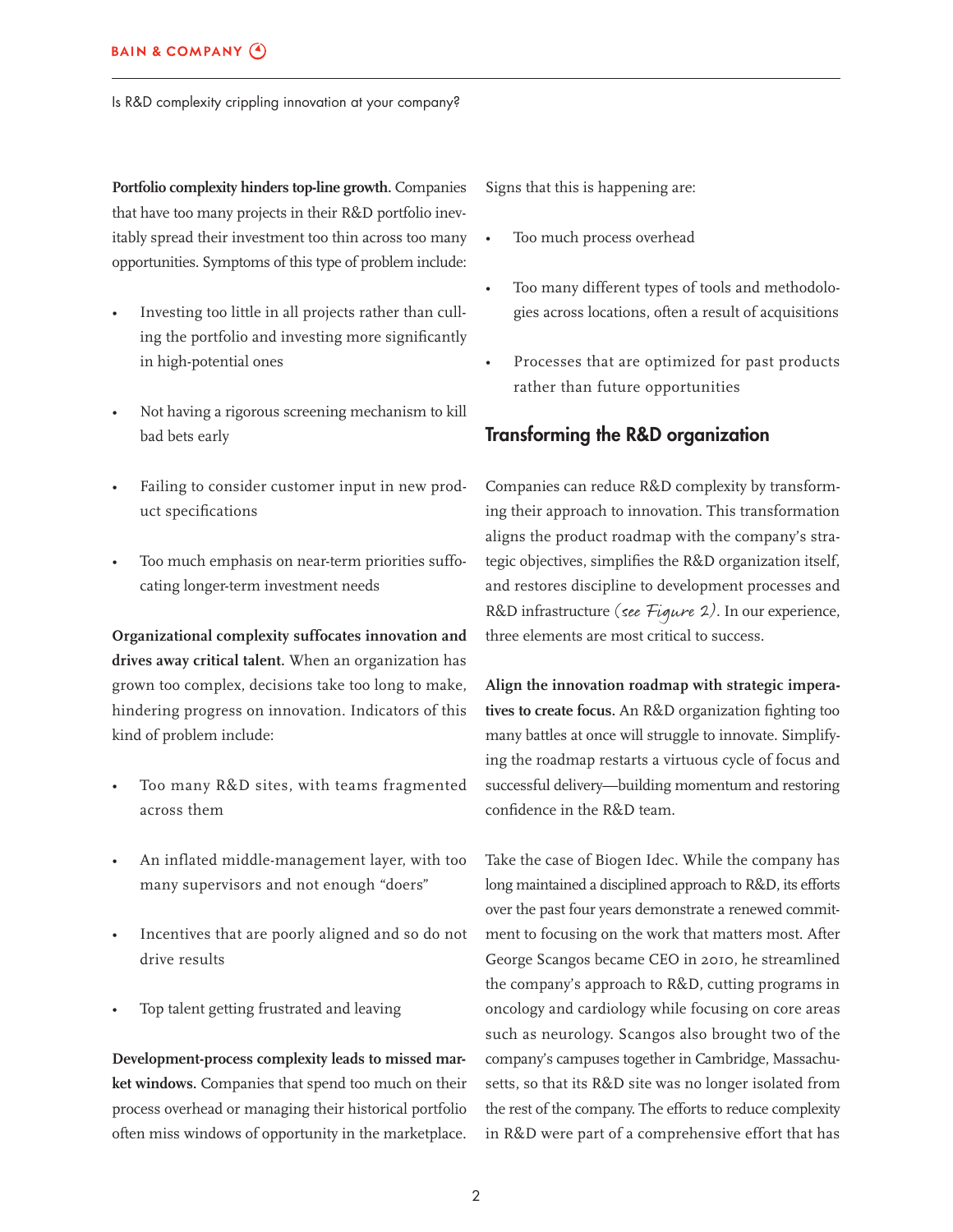



Source: Bain & Company

lifted Biogen Idec's share price from the mid-50s when Scangos came on board to highs above 200 in 2013.

**Build leadership commitment and simplify the orga**nization. For R&D simplification to work, leadership must fully commit to the effort and put the right team in place to make the necessary changes to the project portfolio, organization and processes. This may require new leaders with a new vision for the product line and the organization. It may also require matching the R&D organization structure to the product development focus.

When Steve Jobs returned to Apple in 1997, the company was crippled with complexity, and sales had fallen 30% in the last quarter of 1996. Jobs cut 70% of the product line and focused the company on four products that represented a clearly defined and differentiated core. That focus enabled a repeatable R&D innovation model that defined Apple's success in the years since with the iPod, iPhone and iPad.

**Install disciplined development processes and infrastructure.** Successful transformations tackle complexity by putting in place more disciplined product roadmap, planning and development processes. They instill greater clarity and accountability, and fewer decision points and decision makers.

After Alan Mulally took the reins at Ford Motor Company, he implemented a more rigorous business plan review process that accelerated decision making and improved accountability for performance. Ford reduced the number of vehicle platforms globally, from more than 40 to fewer than 15 in just three years. It also put in place a more rigorous product development process with greater accountability and focus on product quality.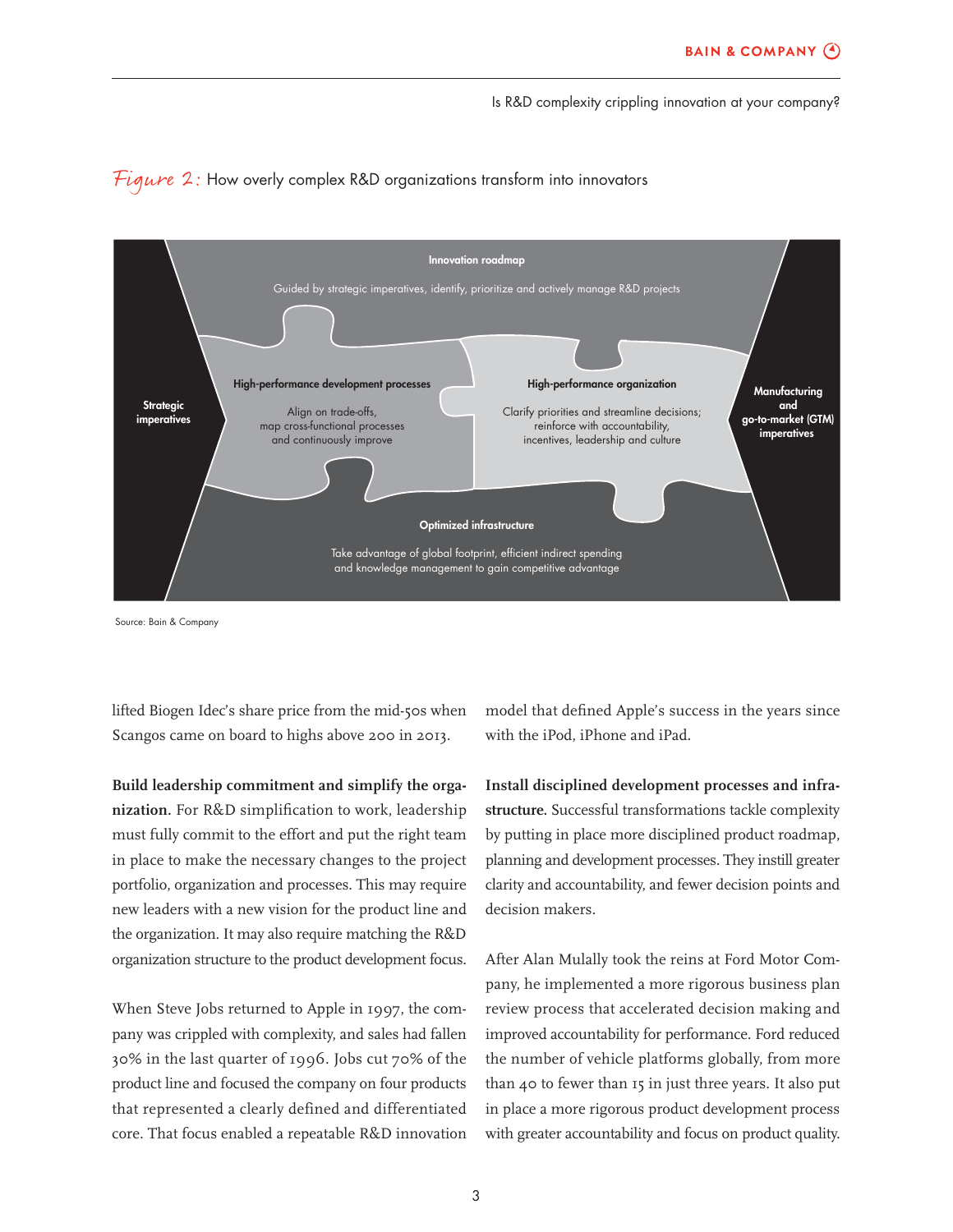Simplification in Ford's R&D program contributed to the company's rebound in the years 2007–2012.

Installing decision discipline into development processes also helps reduce turnover of the most talented staff. Elite, entrepreneurial talent tend to have little tolerance for bureaucracy, so it's important to keep organizational oversight in check, continuously paring red tape in order to stay nimble enough to pursue new opportunities and flexible enough to retain the talent that can make it happen. Leading R&D organizations employ clear decision architecture with end-to-end accountability. Bain's RAPID® decision-making framework, for example, clearly defines who has responsibility for decisions and who is responsible for informing or advising those decisions, removing ambiguity and the need to get complete consensus before moving to the next mark.

### **A long journey—but worth it**

Reducing complexity in R&D takes time. It requires patience and persistence. But it can deliver enormous value for a company's shareholders through improved innovation, shorter time to market and higher product quality. In our experience, less complexity leads to lower operating expenses and higher productivity, as much as 15% to 20% improvement over time. In some cases, the savings generated by early successes can offset the costs of subsequent efforts, allowing the transformation to fund itself.

## **Does your R&D engine need a tune-up or a transformation?**

Depending on your R&D organization's current state and the degree of change in the firm's external environment, your R&D engine may need a minor tune-up or a more significant transformation. Take a moment to assess your R&D engine.

- Have you been losing share in specific market segments (or not gaining the desired traction) while increasing your investment in R&D?
- Is more than 80% of your R&D budget spent on maintenance or incremental gains rather than medium- or longer-term innovation?
- Do you face delays in key, time-sensitive decisions because they are too difficult to get approved?
- Are your undesired attrition rates high (more than 5%) and growing?
- Does your competition have greater breakthrough innovation and velocity than you?
- Does your R&D organization suffer from "not invented here" syndrome and ignore the potential of external sources of innovation?

If you answered "yes" to two or more of the questions above, it is likely that your organization needs a sustained effort to reduce R&D complexity and unlock the innovation potential of your firm.  $\left( \right)$ 

Great Repeatable Models® and Repeatable Models® are registered trademarks of Bain & Company, Inc.

RAPID® is a registered trademarks of Bain & Company, Inc.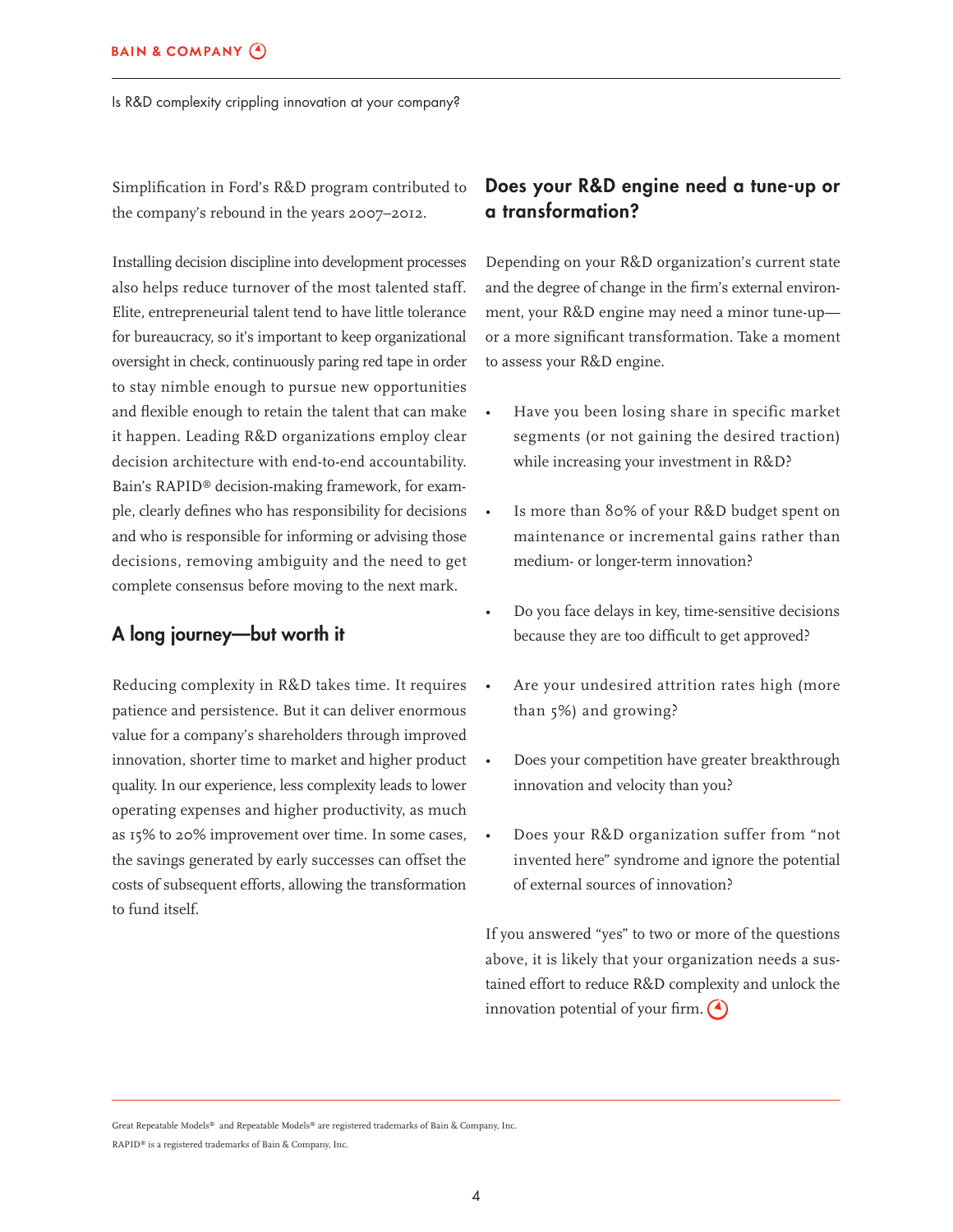# Shared Ampition, True Results

## Bain & Company is the management consulting firm that the world's business leaders come **to when they want results.**

Bain advises clients on strategy, operations, technology, organization, private equity and mergers and acquisitions. We develop practical, customized insights that clients act on and transfer skills that make change stick. Founded in 1973, Bain has 50 offices in 32 countries, and our deep expertise and client roster cross every industry and economic sector. Our clients have outperformed the stock market 4 to 1.

## **What sets us apart**

We believe a consulting firm should be more than an adviser. So we put ourselves in our clients' shoes, selling outcomes, not projects. We align our incentives with our clients' by linking our fees to their results and collaborate to unlock the full potential of their business. Our Results Delivery® process builds our clients' capabilities, and our True North values mean we do the right thing for our clients, people and communities—always.